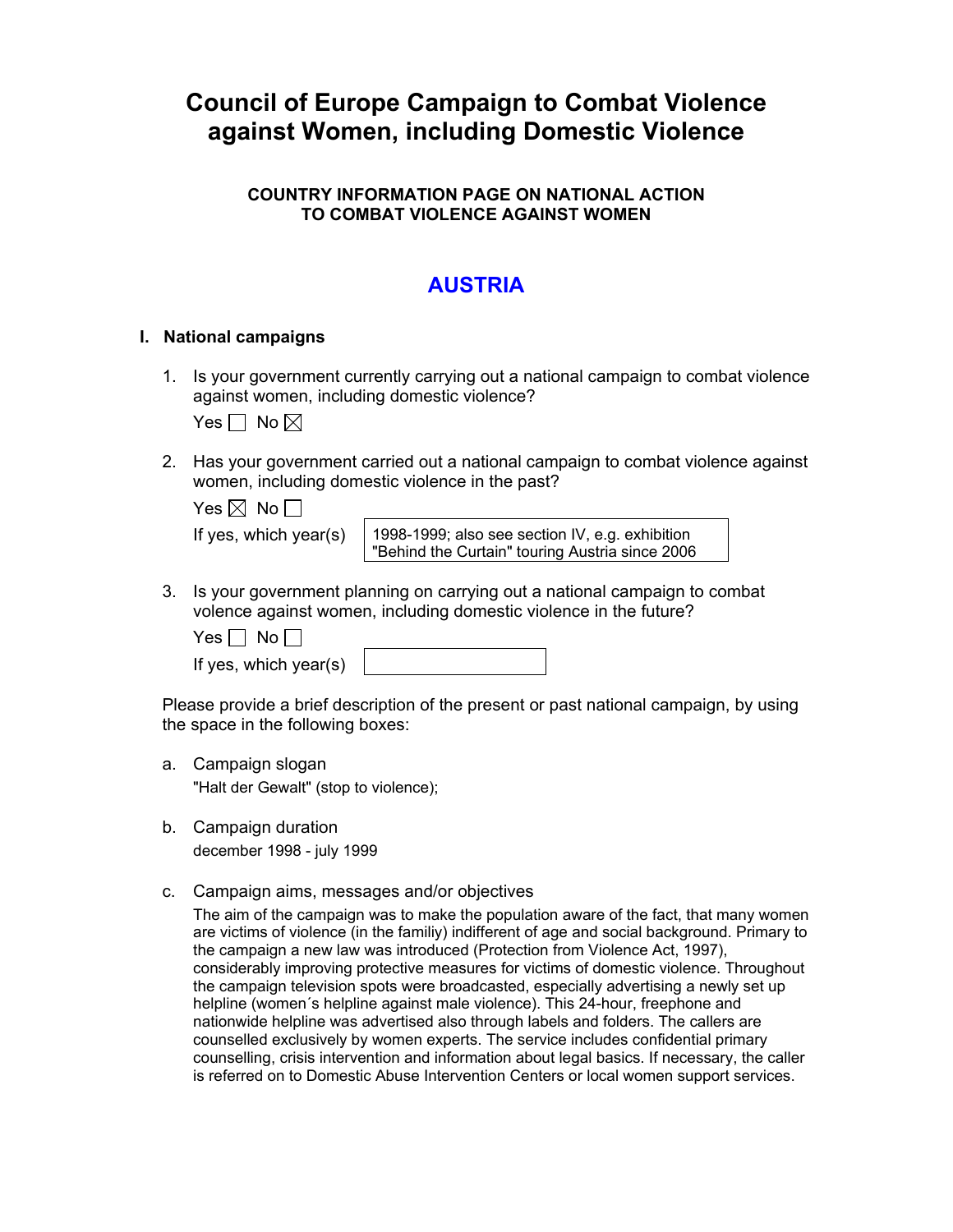d. Expected or achieved results

The campaign has helped to raise awareness of the fact, that violence in the familiy can happen to everyone and that it is not a private matter. The possibilities to seek support (through the helpline, the Domestic Abuse Intervention Centers or other women support centres) have become better known among the target groups. The helpline still exists and the number of callers affected by violence has grown constantly. But also people from the social background of the victim, institutions and media contact the helpline for information and support. Approximately 50 phone calls per day are answered. Since the introduction of the Protection from Violence Act in 1997 and the campaign 1998/99 domestic violence has stayed on the public agenda. Laws and measures to protect and support victims of domestic violence have been further improved and the budget for the helpline and the Domestic Abuse Intervention Centers has been increased continuously.

e. Campaign website address

#### **II. National Plan of Action**

1. Has your government adopted a national plan of action to combat violence against women, including domestic violence?

| es IXI | No. |
|--------|-----|
|--------|-----|

| If yes, which year |  |  |
|--------------------|--|--|
|--------------------|--|--|

1997

2. Is your government currently implementing a national plan of action to combat violence against women, including domestic violence?

Yes  $\Box$  No  $\boxtimes$ 

3. Has your government implemented a national plan of action to combat violence against women, including domestic violence in the past?

Yes  $\boxtimes$  No  $\Box$ 

If yes, which year(s)  $\vert$  1997 and the following years (no timetable was fixed)

4. Is your government planning on implementing a national plan or action to combat violence against women, including domestic violence in the future?

| $Yes \Box No \Box$    |  |
|-----------------------|--|
| If yes, which year(s) |  |

Please provide a brief description of the national plan of action, by using the space in the following boxes:

a. Aims, activities and expected or achieved results of the national plan of action The main aims of the NAP (decision of the council of Ministers) were awareness-rising, improved support to victims, closer cooperation among institutions and improved prosecution of cases of violence. These aims were to be achieved especially by the following measures/activities: higher budgets for specialized agencies; free psycho-social and legal court accompaniment for children (since 2006 a statutory right for all victims of